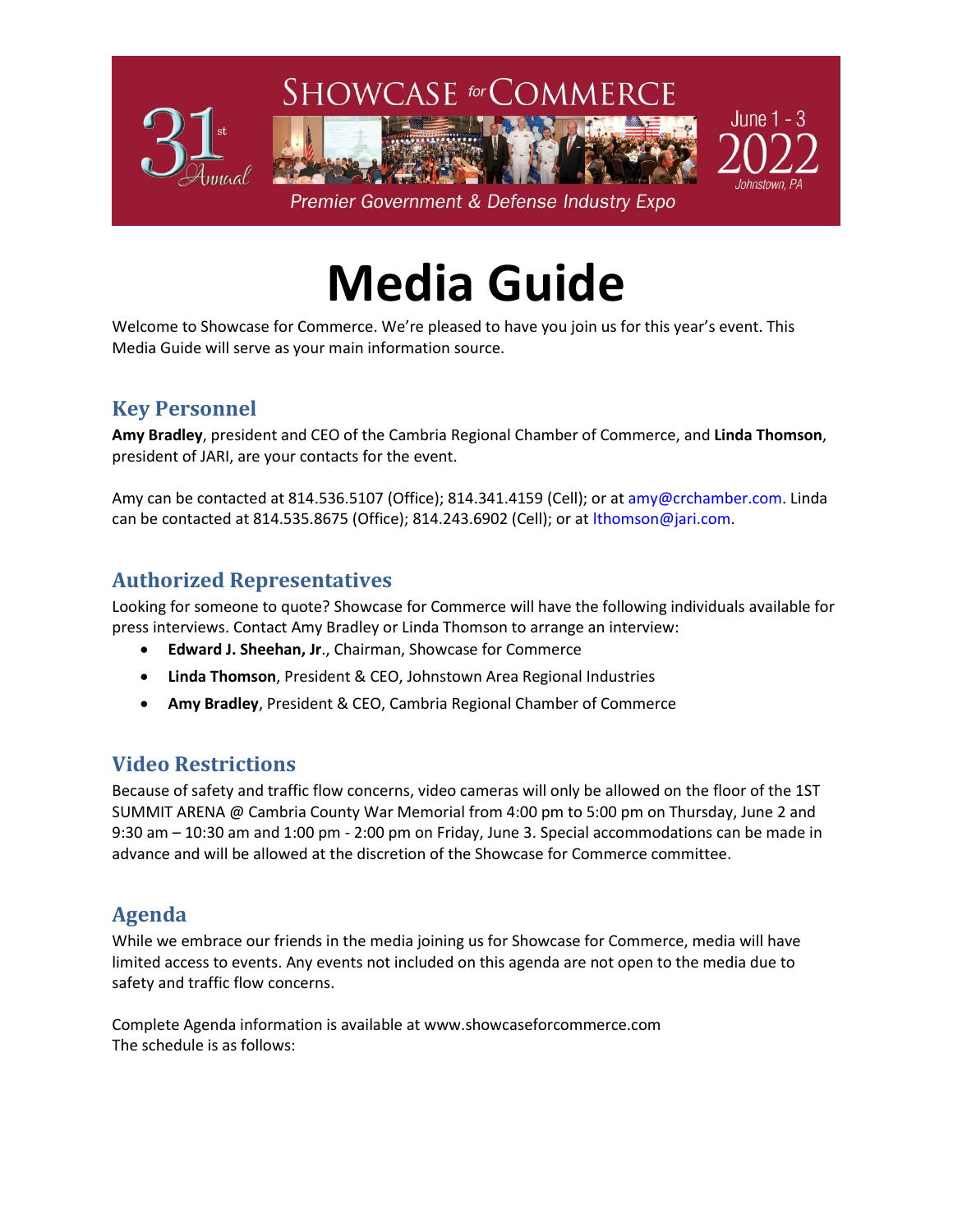

#### **Thursday, June 2**

• **Opening Reception**, 4:00 pm to 7:30 pm, 1ST SUMMIT ARENA @ Cambria County War Memorial Arena. This event will begin with a welcome and ribbon-cutting ceremony.

#### **Friday, June 3**

• **John P. Murtha Breakfast** 8:00 am, Frank J. Pasquerilla Conference Center

#### • **Press Conference**

9:30 am, Stars & Stripes Room, 1ST SUMMIT ARENA @ Cambria County War Memorial

This event features announcements concerning contract awards, business partnerships and relationships that have resulted from participation in Showcase for Commerce. Because a number of announcements are made in succession, the media is asked to withhold its questions until the press conference is completed. Representatives of organizations making announcements will also be available for comment.

#### • **Public Exhibition**

9:30 am to 2:00 pm, 1ST SUMMIT ARENA @ Cambria County War Memorial

Because of the general public's access, foot traffic is heavy during this event. Video cameras will only be allowed on the arena floor from 9:30 am to 10:30 am and 1:00 pm – 2:00 pm. Please be aware of the heavy foot traffic and respect that the event is an opportunity for the exhibitors to interface with their customers and the general public.

## **Policies**

By accepting your media credential to Showcase for Commerce, all members of the media agree that any violation of the policies set forth herein can result in an immediate loss of credentials and removal from the event.

## **Video Camera Restrictions**

Due to safety concerns as a result of high levels of foot traffic on the floor of the 1ST SUMMIT ARENA @ Cambria County War Memorial, video cameras will only be allowed on the arena floor during the times specified in this agenda. A staging area for television interviews will be available outside the arena or in the Stars & Stripes Room in the case of inclement weather.

The Stars & Stripes Room is located on the second floor of the War Memorial. It can be accessed from the elevator at the end of the hall near the box office, right next to the side entrance to the building.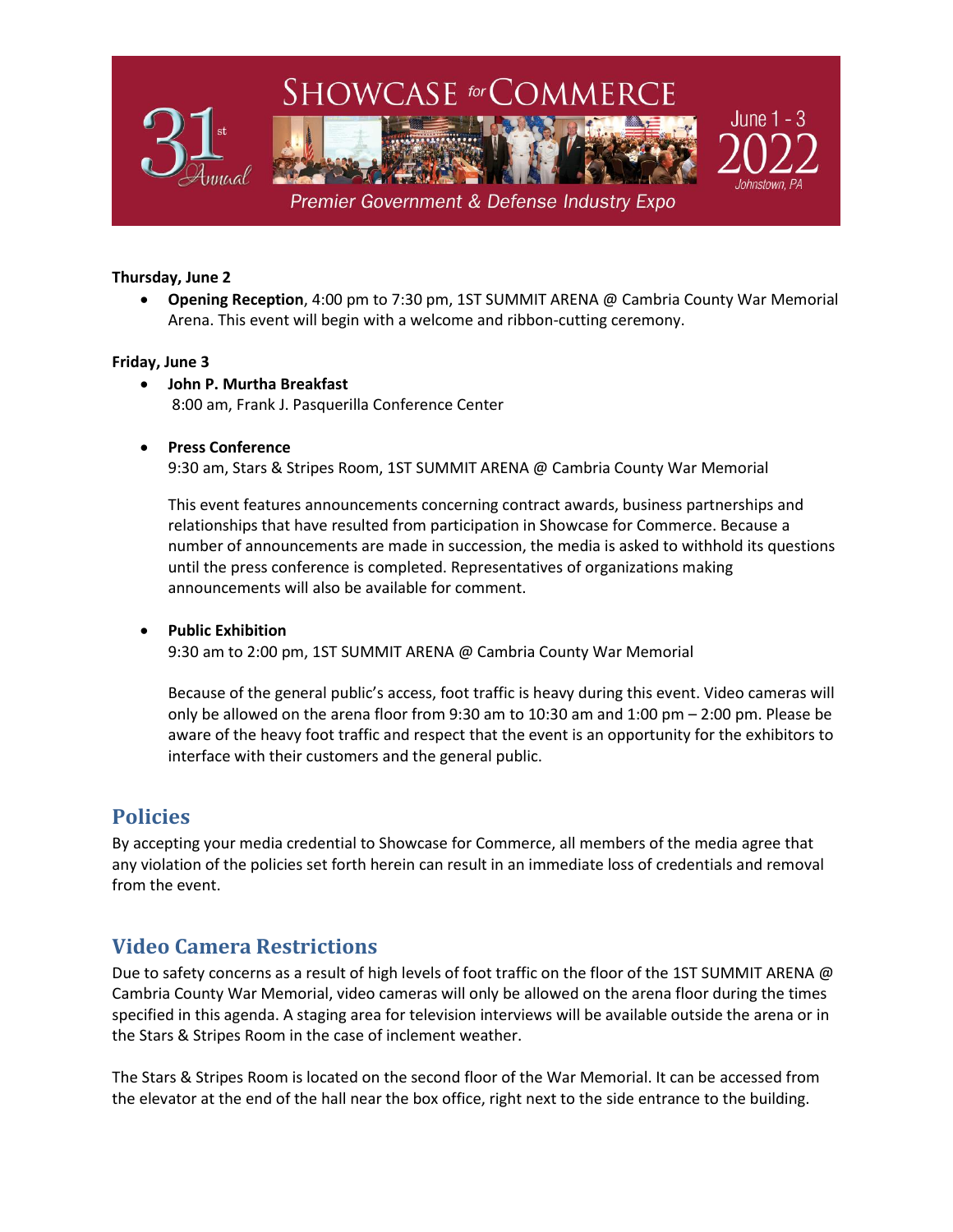

### **Interviews**

Please remember that this is a working trade and industry exposition. The organizational representatives on hand are at Showcase for Commerce to conduct business. Each organization will determine its own policy for interacting with the media. Please respect any requests for privacy as well as their individual media relations policies. Please conduct interviews in low foot traffic areas. Members of the public relations team will be on hand to help arrange interviews as requested.

## **Outdoor Exhibition**

Access to the outdoor exhibits operates on the same schedule as access to the War Memorial Arena exhibits. Please do not disturb these exhibits outside of the scheduled times.

## **Credentials**

Media credentials are available to working journalists with commercial news organizations only. This includes; reporters, editors working as reporters, producers, video camera operators and still photographers who present valid press identification. Exceptions must be approved by the president of the Chamber of Commerce or the president of JARI.

Due to limited space for media, safety and traffic flow, the Cambria Regional Chamber and JARI reserve the right to limit the number of credentials issued.

Credentials must be worn and visible at all times during the event. You can pick up your credentials at the registration area in the Frank J. Pasquerilla Conference Center.

## **Credentials for Freelance Journalists, Bloggers et. al,**

Bloggers and other citizen journalists who lack formal press credentials must apply for media credentials. Media credentials are granted generally based on the following criteria.

- Applicant can authenticate their status by providing links to their blogs or media outlets.
- Those who can demonstrate having written about the Showcase for Commerce or related industry events in the previous year will be considered for credentials.
- A signed letter on company letterhead from your assignment editor confirming your assignment to cover the event.
- A by-lined story appearing in verifiable print or electronic publication dated within the last six months.

All media credentials must be requested at least three days in advance.